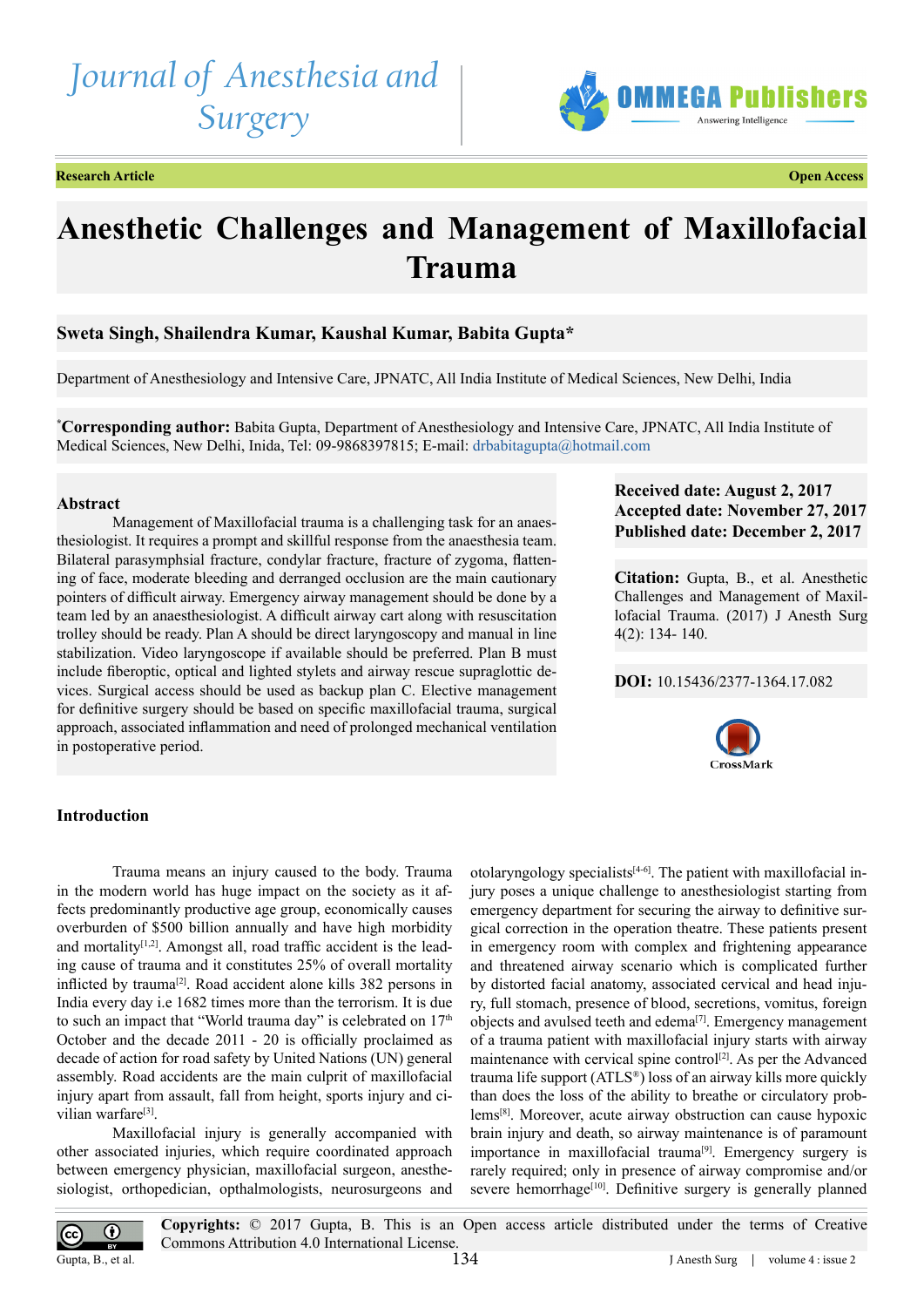

after the patient has been stabilised, airway has been secured and bleeding is controlled<sup>[\[9\]](#page-4-6)</sup>. Patient with facial trauma generally die from associated injuries $[11,12]$ . In this review, we will discuss relevant anatomy, etiology, pathophysiology and management of patient with maxillofacial injury in the from emergency department and operating room.

### **Anatomy**

The face is divided into equal thirds $[13-15]$ 

• The upper face, from the hairline to the glabella. Fractures in this region involve the frontal bone and frontal sinus.

• The midface consists of nine bones from the glabella to the base of the columella. Fractures in this region involve the maxilla, nasal bones, nasoethmoidal complex (NOE), zygomaticomaxillary complex (ZMC), and orbital floor.

• The lower face, from the base of the columella to the soft tissue menton. The lower third is subdivided in an upper third from the columella base to the lip commissure and two lower thirds from the lower lip to menton. Fractures in this region involve the dentoalveolar segments and the mandible.

## **Maxillary fractures:** These are classified as Le Fort I, II, or III

LeFort I fracture is a horizontal maxillary fracture across the inferior aspect of the maxilla separating the alveolar process containing the maxillary teeth and hard palate from the rest of the maxilla. The fracture extends through the lower third of the septum and includes the medial and lateral maxillary sinus walls extending into the palatine bones and pterygoid plates.

LeFort II fracture is a pyramidal fracture starting at the nasal bone and extending through the ethmoid and lacrimal bones; downward through the zygomaticomaxillary suture; continuing posteriorly and laterally through the maxilla, below the zygoma; and into the pterygoid plates.

LeFort III fracture or craniofacial disjunction is a separation of all of the facial bones from the cranial base with simultaneous fracture of the zygoma, maxilla, and nasal bones. The fracture line extends posterolaterally through ethmoid bones, orbits, and pterygomaxillary suture into the sphenopalatine fossa.



Lefort fracture Type I-III

## **Etiology**

Motor vehicle accidents (MVA) are the most common cause of facial injury in the developing world<sup>[16,17]</sup>. According to National crime record bureau (NCRB) about 1.37 million people died in road accidents in India in 2013 and 20 million were hospitalized due to injuries. Other common causes are assault, fall, sports injury and industrial accidents. Maxillofacial injuries have male preponderance and it may be related to drug and alcohol intoxication<sup>[16,18,19]</sup>. MVA mostly causes fracture of maxilla

and mandible and lead to airway compromise<sup>[20]</sup>. Assaults are the main cause of facial injury in developed world followed by MV[A\[18\].](#page-5-2) It commonly produce fractures of nasal bones, mandible and zvgoma<sup>[16,19,21]</sup>.

## **Pathophysiology**

The force generated by dispersion of kinetic energy due to sudden deceleration of moving object leads to injury. The force can be high impact if it is more than 50 times the force of gravity and low impact if less than 50 times the force of gravity[\[20\]](#page-5-1). Nasal bones and zygoma require low impact force for damage whereas supraorbital rim, maxilla, mandible and frontal bone require high impact force for damage<sup>[20]</sup>.

## **Classification and Anaesthetic challenges**[\[20,22,23\]](#page-5-1)

Facial injuries are classified into upper face, mid face and lower face fracture according to part of the face involved.

## **Upper Face**

**Frontal Bone and Sinuses**: Common presenting features are facial pain, paraesthesia of supraorbital and supratrochlear nerve, crepitus of supraorbital rim, subcutaneous emphysema, forehead depression and CSF leak. Anaesthetic issues relate to high incidence of associated intracranial haematoma, CSF leak, pneumocephalus leading to altered consciousness. Associated basal skull fractures precluding nasogastric tube insertion, packing and nasotracheal intubation.

## **Mid-Face**

**Orbital floor fracture:** Periorbital edema, crepitus, echymosis are present along with paresthesia of lateral side of nose, upper lip and maxillary gingiva, lateral and upward gaze dysfunction and diplopia. This may also be associated with basal skull fracture and associated complications.

**Nasal bone fracture**: Most common facial fracture due to central location and prominence. Common presenting features are swollen and tender nose, epistaxis and crepitus. Bleeding and difficult mask ventilation are the main concerns of an anaesthesiologist.

**Nasoethmoid fracture:** Commonly presents with telecanthus, epistaxis, CSF rhinorrhea and epiphora. Bleeding, CSF leak, subcutaneos emphysema is the main airway isues in this injury. Zygomatic arch fracture: Pain and limitation of movement of mandible along with palpable defect over the area are common presentation of fracture of zygomatic arch. Depressed fractures of the zygomatic arch cause mechanical interference in the movement of coronoid process. Therefore, fractures of Zygoma in an X ray or CT scan should alert the anaesthesiologist of possible mechanical difficulty in mouth opening instead of trismus and pain.

**Zygomaticomaxillary complex fracture**: Flame sign seen due to disruption of lateral canthal tendon. Paraesthesia, diplopia, trismus are the other common presentation of this fracture. Possibility of mechanical difficulty in mouth opening, subcutaneous emphysema, posterior displacement of fractured maxillae lead-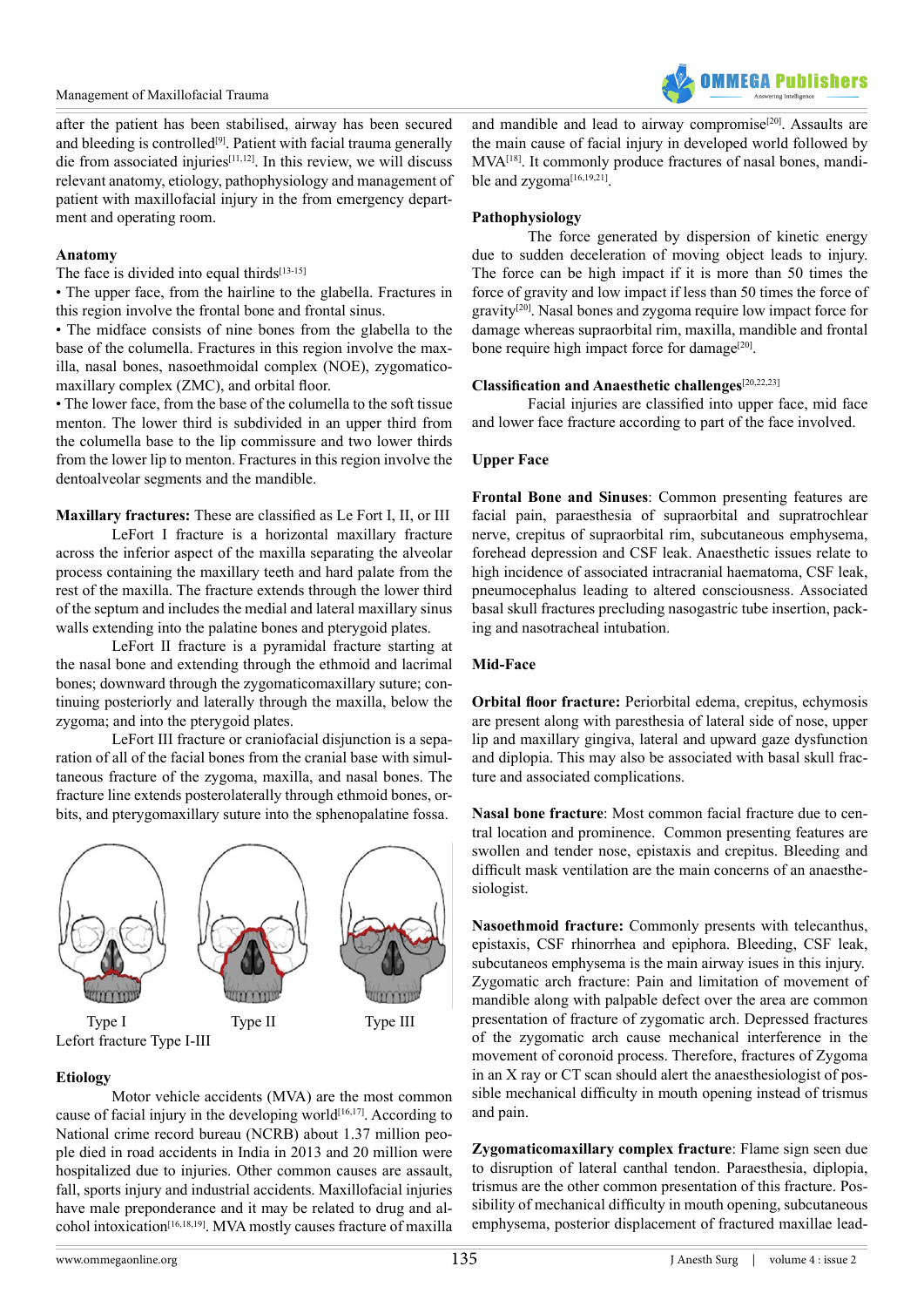

ing to nasopharyngeal obstruction are the main airway concerns.

#### **Maxilla fracture**

Lefort I- Facial edema and mobility of hard palate, maxillary alveolus and teeth are seen. Derranged occlusion, loose dentition, bleeding and difficult mask ventilation are the major concerns of an anaesthesiologist.

Lefort II- Facial edema, telecanthus, subconjuctival haemorrhage, mobility of maxilla at nasofrontal suture, epistaxis and CSF rhinorrhea are the clinical features. The airway concerns are similar to midfacial structures.

Lefort III- They present with massive facial edema with rounding, elongation and flattening. Movement of all facial bones in relation to cranial base with manipulation of teeth and hard palate are seen. They also present with epistaxis and CSF rhinorrhea. Flattening of face corresponds to posterior displacement of maxilla on to nasopharynx. Fractured or exfoliated teeth, bone fragments, vomitus, blood, and secretions may block the airway anywhere along the oropharynx and larynx.

**Mandibular fracture**: Pain anterior to meatus is seen. They also present with painful jaw movement, malocclusion of teeth and inability to open the mouth and bite down hard. Mobility and crepitus can be elicited along the symphysis, angles of mandible, or body. An anterior open bite can occur with bilateral condylar or angle fractures. Condylar fractures can lead to mechanical interference with jaw movement. A bilateral fracture of the anterior mandible may cause the fractured symphysis and the tongue to slide posteriorly and block the oropharynx in the supine patient.

**Panfacial:** It must be composed of 3 of 4 possible facial units. It generally presents with signs and symptoms of combination of the various fracture of the face discussed above and most challnging for an anaesthesiologist.

## **Management of Maxillofacial Injury Emergency Management**

As per the ATLS® protocol, emergency management starts with securing the airway with cervical spine control in life threatening conditions. Most often error in airway management lead to increased morbidity and mortality<sup>[24,25]</sup>. Grien et al found that 16% of inpatient death were due to inability to secure an airwa[y\[25\].](#page-5-4)

**Airway assessment**: It is done as quickly as possible to prevent hypoxia and hypoxemia. Patient has to be evaluated for loss of consciousness, loss of spontaneous breathing and severity and extent of injury<sup>[26,27]</sup>. A quick assessment of airway is done by LEMON assessment. It consists of Look externally to detect difficult airway predictors, such as short neck, Evaluate mouth opening and thyromental distance, Mallampati class, Obstruction of the upper airway and Neck mobility<sup>[27,28]</sup>. Apart from this additional predictors for difficult airway are taken into account like presence of blood or vomitus in airway, cervical spine immobility, airway oedema and obesity. Gaither et al in their study cited obesity as independent risk factor for difficult intubation<sup>[\[29\]](#page-5-7)</sup>.

## **Complexity of the situation**

**Distorted anatomy:** These patients present with difficult mask ventilation and intubation due to distorted anatomy of the face caused by severe injury[\[30,31\].](#page-5-8) **Full stomach:** The dictum is "all the trauma patients should be considered as full stomach"[\[32-36\]](#page-5-9). Nasogastric tube should be placed with caution and better be avoided in upper facial and lefort II & III fractures. Another approach for prevention of aspiration for full stomach patient is rapid sequence induction (RSI) with sellick's maneuver<sup>[35]</sup>. The role of this approach, though widely used, in term of effectiveness and safety is questionable and moreover laryngeal view may be worsened $[32,37]$ . Thus, its use should be on individual patient to patient basis.

**Cervical spine injury**: A patient having injury above the clavicle should be considered to have associated cervical spine injury until proved otherwise by imaging<sup>[\[38-40\]](#page-5-11)</sup>. Around  $6\%$  of patients with maxillofacial injury have associated cervical spine injury[\[41-43\]](#page-5-12). Cervical spine movement during intubation is prevented by manual inline stabilization by an assistant throughout the procedure<sup>[\[44\]](#page-5-13)</sup>. Use of McCoy laryngoscope, bougies and videolaryngoscope have been studied and found to have less cervical movement during intubation and should be preferred<sup>[\[30,47-49\]](#page-5-8)</sup>.

**Maxillofacial bleeding**: Severe life threatening bleeding can occur due to isolated facial trauma but shock from hemorrhage is uncommon[\[50-52\]](#page-6-0). Emergency surgery is generally not required until life threatening hemorrhage is present. Blood substitutes, packing, ligation and sometimes if uncontrolled hemorrhage is present, arterial embolization is the mainstay of treatment<sup>[53]</sup>.

**Laryngotracheal injury:** Around 96% patients of layngotracheal trauma have associated maxillofacial injury and most are related with difficult airway<sup>[54]</sup>.

**Emergency situation:** During emergency, complications of intubation like hypoxemia, dysarrhythmias, esophageal intubation and cardiac arrest are increased upto 20% and this complication are mainly due to repeated attempts, laryngoscopy without muscle relaxatation and lack of experience of operator<sup>[55,56]</sup>.

**Personal experience:** Time is vital in emergency airway management but ironically most of the intubations are done by nonanesthesiologists in emergency situations<sup>[\[59\]](#page-6-4)</sup>. In study by Walls et al only 3% of intubation were done by anaesthesiologists[\[57\].](#page-6-5)

## **Mode of airway control**

Difficult airway trolley should be kept ready which contain laryngoscope of various type and size, video laryngoscope, bougies, laryngeal mask airway (LMA) of various types and size, flexible fiberoptic bronchoscope (FOB), optical stylet and various lighted stylet, surgical device for cricothyroidotomy and tracheostomy<sup>[58]</sup>. No single technique of intubation will be applicable for all traumatic facial injuries. Type of injury, time of surgery, and the surgical approach will be the deciding factors for mode of intubation<sup>[\[17\]](#page-5-14)</sup>. The airway should be reassessed periodically to rule out delayed airway compromise that is due to airway edema and hematoma.

**Direct laryngoscopy and orotracheal intubation with manual in-line stabilization of neck**: If there is no anticipated difficult airway and mouth opening is adequate, this is the most pre-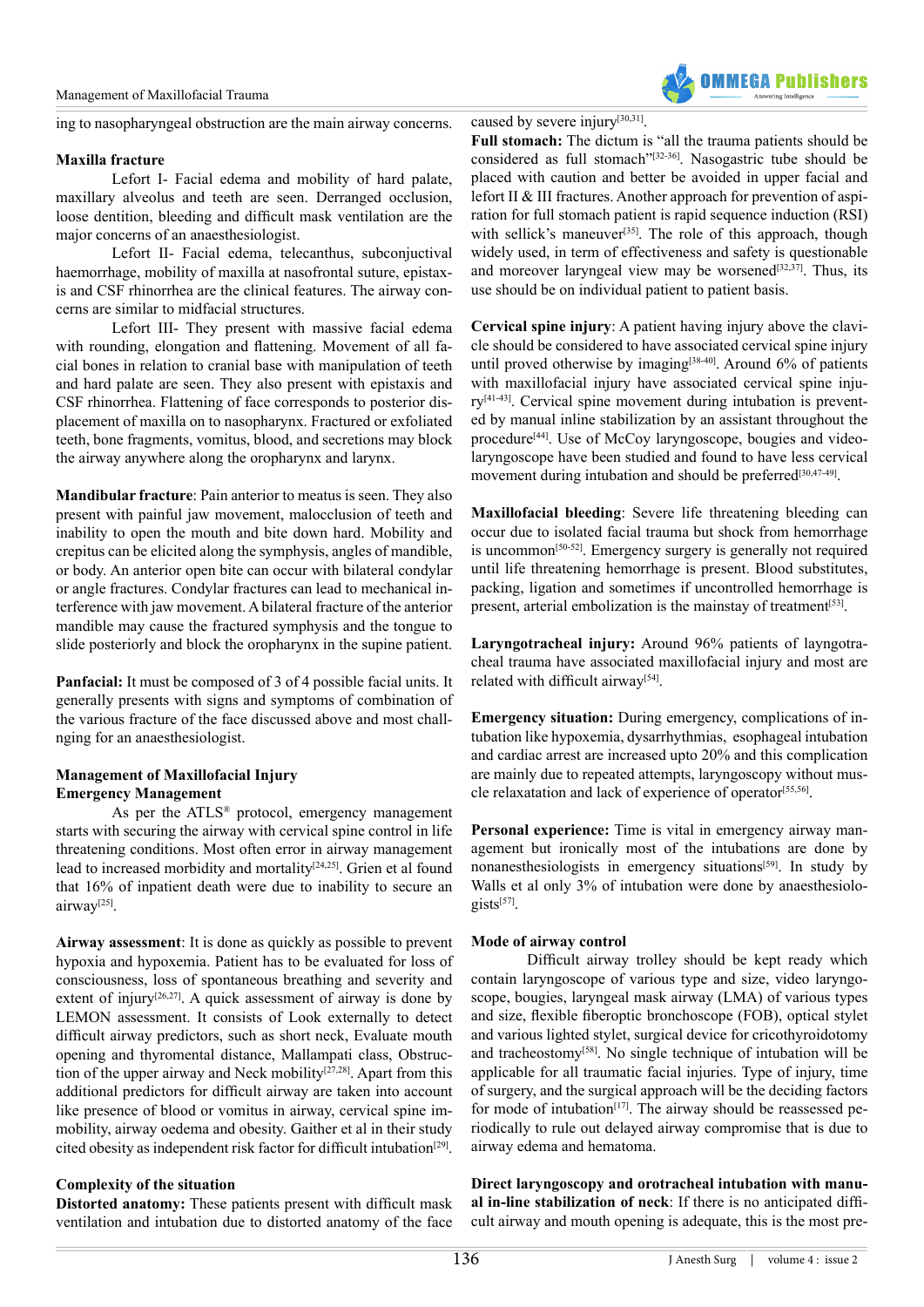

ferred and easily available technique in emergency. An assistant will stabilize the cervical spine and the anaesthesiologist or the physician will intubate the patient with direct laryngoscopy with minimal extension force.

**Video laryngoscopic guided orotracheal intubation:** c-MAC videolaryngoscope, glidescope and the newer handheld videolaryngoscope have been shown to decrease cervical movement during intubation and recently have become the technique of choice in patients with maxillofacial trauma with mild bleeding and more than 2 cm mouth opening.

**Blind Nasotracheal intubation:** In patients with severe mechanical restriction to mouth opening, Blind nasal intubation guided by capnography is employed in emergency.

**FOB guided Nasotracheal intubation:** Fiberoptic guided nasotracheal intubation is the safest way of airway management in these patients with severe restriction in mouth opening. However, the usefulness of FOB may be jeopardised by untrained personnel and presence of blood and secretions in the airwa[y\[30\]](#page-5-8).

**Video laryngoscopic guided nasotracheal intubation:** Newer videolaryngoscope have slim blades and that can be introduced even if the mouth opening is 1.5 cm. Though manipulations with magill forceps is not possible with this mouth opening, the view shown by the laryngoscope can help in guiding the head maneuvres during blind nasal intubation.

**Optical/ Lighted stylet guided nasotracheal intubation:** Optical and lighted stylets can help in guiding the nasaly introduced endotracheal tube into the trachea similar to the videolaryngoscope. Lighted stylets can be used in moderate to severe oral bleeding too. When inside the trachea, the light will be visible from the skin in midline of neck.

**Airway Rescue devices (Intubating LMA, Combitube):** Combitube in the prehospital settings is inserted blindly into the oropharynx in facial trauma patients but it can cause complications like false track formation, oedema, vocal cord injury, tracheal injury and esophageal injury<sup>[59]</sup>. LMA act as a bridging device for ventilation in difficult airway scenario and most useful in "cannot intubate and cannot ventilate" situation<sup>[\[30-31\]](#page-5-8)</sup> Intubating LMA can further be used to guide intubation through it.

**Cricothyroidotomy and manual jet ventilation:** Needle cricothyroidotomy can be used as a life-saving procedure to salvage a difficult airway scenario<sup>[\[60\]](#page-6-7)</sup>. Following Needle cricothyroidotomy, the cannulae is connected to manual jet ventilation device for oxygenation and buying time for a definitive airway. Surgical cricothyroidotomy is the choice for emergency airway control<sup>[61]</sup>.

**Emergency tracheostomy:** Tracheostomy in emergency condition is not advisable as it is time consuming.61 But it is the measure of last resort in any airway emergency especially in short and thick neck patients in whom cricothyroid membrane is not appreciated.

## **Elective Management**

Elective management is surgical reduction and immo-

bilization (Intermaxillary fixation)<sup>[27]</sup>. Main concern for elective surgery is airway control and blood loss. Proper preanaesthetic check up is done for evaluation of multisystem organ and airway. There should be discussion with surgeon regarding route of intubation, type and size of the tracheal tube and alternative method of intubation $[64]$ .

## **Anaesthetic technique**

The risk of airway related complications are there even in elective airway control and this amount to 67%, 15%, 12% and 5% during induction, intraoperatively, extubation and during recovery respectively<sup>[65]</sup>. The anaesthetic plan should be based on the difficulty of airway.

**Conventional induction:** If there is no anticipated difficulty in airway assessment, then routine direct laryngoscopy with manual in-line stabilization is the most commonly employed technique if cervical spine injury is present or not ruled out. However, Videolaryngoscopy should be preferred in these case owing to less cervical movement during intubation. It can also be a Plan B along with airway rescue supraglottic devices.

**Rapid sequence induction:** If there is difficulty in mask ventilation but there is no anticipated difficulty in laryngoscopy and intubation, then modified rapid sequence induction with short acting muscle relaxant and direct laryngoscopy and intubation is preferred. In any case, difficult airway cart with plan B & C should be ready.

**Awake fiberoptic technique:** In case of anticipated difficult airway, Awake fiberoptic intubation after adequate airway preparation with local anaesthesia or spray as you go technique. It is the safest technique in patients without any active bleeding.

**Tracheostomy under local anaesthesia:** In patients with gross distortion of airway, anterior neck injury requiring multiple surgeries and prolonged intubation, Tracheostomy under local anaesthesia followed by general anaesthesia is the safest technique.

## **Airway control technique**

It should be such that it should not interfere with surgery. Various method of airway control are available and merits and demerits are listed in table  $1^{[66]}$  $1^{[66]}$  $1^{[66]}$ .

**Oral/ Naotracheal Intubation:** Direct laryngoscopy with orotracheal intubation with cervical spine control is commonly used but some surgeons prefer unobstructed view and they ask for nasal intubation. It is found to be safe in cases of skull base fracture contrary to common belief<sup>[67-69]</sup>. Rhee K J et al in their study found no increase in complication rate in skull base fracture when nasotracheal intubation is used $[70]$ . Glidescope is used for difficult intubation with minimal neck movement<sup>[\[47\]](#page-5-15)</sup>. In difficult airway, awake flexible fiberoptic guided intubation via oral or nasal route under local anaesthesia is safe option<sup>[71]</sup>.

**Retromolar intubation:** It is done with slightly smaller tube which is pushed into retromolar space and is secured. This is non invasive method which is useful in difficult airway scenario where nasal intubation is also contraindicated $[72]$ .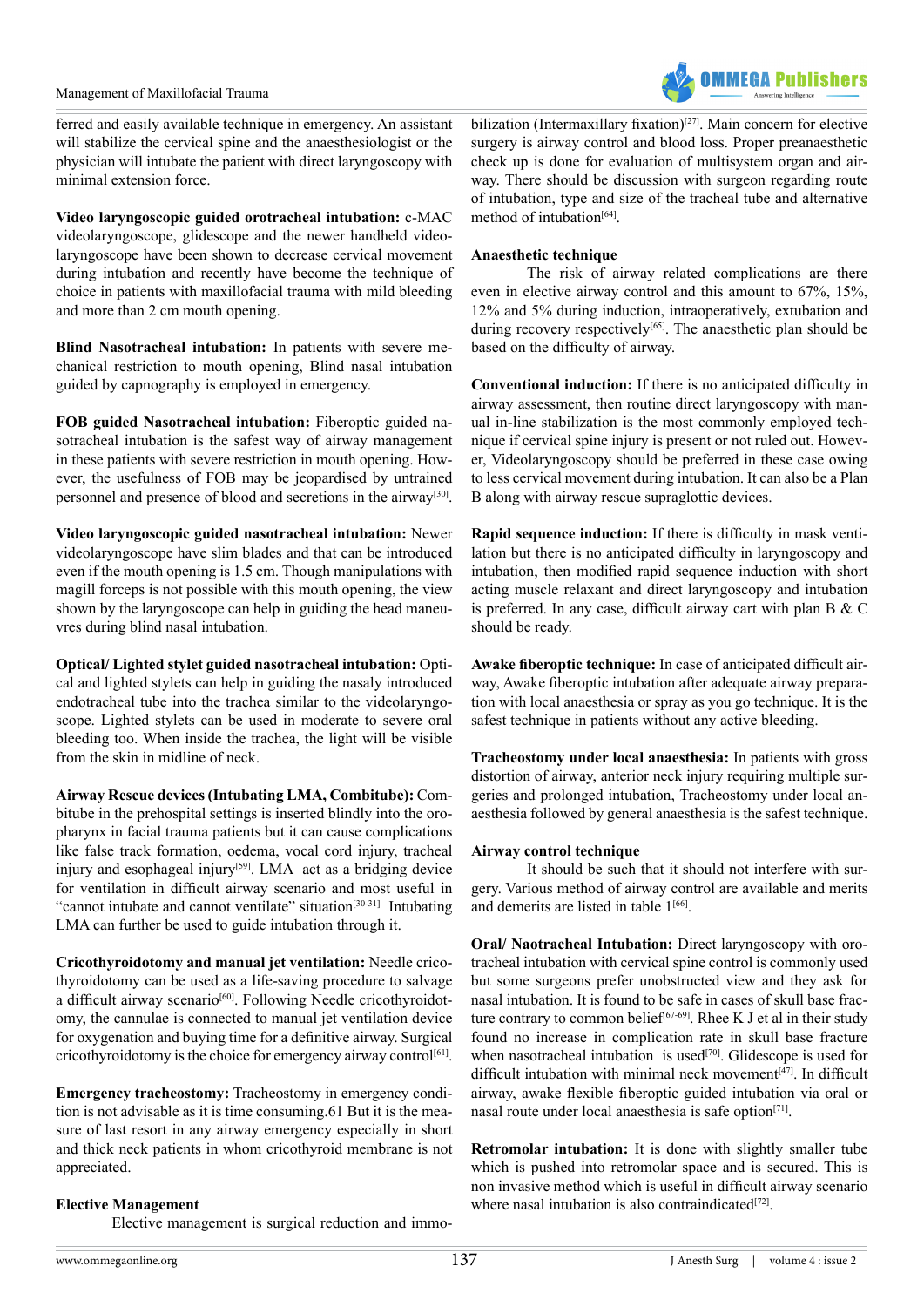#### Management of Maxillofacial Trauma



**Submental intubation:** This approach for intubation is done through 2 cm incision made halfway between chin and angle of mandible and blunt dissection is performed to the oral floor. Surgical tunnel is made through dissection of superficial fascia, platysma and deep fascia. The tube is then pulled through this access using rotational movements of spiral reinforced armoured endotracheal tube and then it is connected to anaesthesia machine ventilator. This is mainly used to avoid tracheostomy and where nasal intubation are contraindicated. This is converted to orotracheal intubation before extubation. Submental intubation is contraindicated in patients requiring long term ventilation $[73]$ .

**Submandibular intubation:** It is just a modification of submental intubation where incision is posterior to submandibular region to avoid injury to the salivary gland<sup> $[74]$ </sup>.

**Surgical airway:** Tracheostomy is a safe elective option when extensive facial deformity is present distorting the airway and in patients requiring long term elective ventilation<sup>[74]</sup>.

**Table 1**: Advantages and disadvantages of various airway management techniques used in maxillofacial trauma for Elective surgery.

| Airway<br>management<br>technique                        | <b>Advantages</b>                                                                                                                 | <b>Disadvantages</b>                                                                                                  |
|----------------------------------------------------------|-----------------------------------------------------------------------------------------------------------------------------------|-----------------------------------------------------------------------------------------------------------------------|
| Oral<br>endotracheal<br>intubation                       | Quickest technique of<br>securing airway<br>Can be employed for nasal<br>fractures.                                               | Cannot be employed<br>for Maxillo-mandibu-<br>lar fracture fixation                                                   |
| Fiberoptic<br>guided nasal<br>endotracheal<br>intubation | Non invasive<br>Real time imagining of<br>airway<br>Can be employed for<br>Maxillo-mandibular frac-<br>ture fixation              | Cannot be employed<br>for nasal surgery<br>Risk of nasal bleeding<br>Contraindicated in<br>skull base fracture        |
| Retromolar<br>endotracheal<br>intubation                 | Non invasive<br>Simple<br>Can be employed for both<br>nasal and Maxillo-man-<br>dibular fracture fixation                         | Insufficient occlusion<br>Endotracheal tube in<br>operating field<br>Risk of buccal nerve<br>palsy                    |
| Submental<br>intubation                                  | Can be employed for both<br>nasal and Maxillo-man-<br>dibular fracture fixation<br>Complete occlusion<br>Operating field is clear | Invasive<br>Maximum duration of<br>use for 24-48 hours<br>Risk of infection<br>Risk of salivary fistula               |
| Tracheostomy                                             | Definitive airway<br>Better pulmonary toileting<br>Long term ventilation<br>possible<br>Better tolerated by the<br>patient        | Invasive<br>Complications of tra-<br>cheostomy procedure<br>Post tracheostomy<br>care<br>Risk of tracheal<br>stenosis |

Mostly these types of patients are difficult airway candidates, so anaesthetic agents which results in early awakening and early return of airway reflexes are used perioperatively. These patients are considered at high risk extubation as per extubation guideline[s\[75\].](#page-6-18) Patient should not be extubated till patient is fully conscious, return of reflexes and obeying commands. PONV prophylaxis is given before extubation. Effective pain control can be achieved through patient controlled analgesia<sup>[76]</sup>.

The patients should be monitored in post anaesthesia care unit or intensive care unit and wire cutters should be kept ready if any emergency airway intervention is required.

## **Conclusion**

Maxillofacial trauma patient management is unique and complex which starts from emergency to definitive surgical correction. Multidisciplinary approach is required for management of trauma patient. Airway control is the prime concern and airway is secured immediately with various techniques available. Direct laryngoscopy and orotracheal intubation with manual in line stabilization is still the technique of choice However; Videolaryngoscopy should be preferred to minimize cervical movement. Airway rescue supraglottic airway devices, fiberoptic and lighted stylets should be included in plan B of airway management. Surgical approach should be reserved as a last option.

## **References**

<span id="page-4-0"></span>1. Saraswat, V. Airway Management in Maxillofacial Trauma: A Retrospective Review of 127 Cases. (2008) Indian J Anaesth 52: 311-316. Pubmed | [Crossref](http://www.ijaweb.org/text.asp?2008/52/3/311/60640) | [Others](http://www.ijaweb.org/article.asp?issn=0019-5049;year=2008;volume=52;issue=3;spage=311;epage=316;aulast=Saraswat)

<span id="page-4-1"></span>2. American College of Surgeons Committee on Trauma, et al. Advanced trauma life support (ATLS®): the ninth edition. (2013) J Trauma Acute Care Surg 74(5): 1363-1366.

[Pubmed](https://www.ncbi.nlm.nih.gov/pubmed/23609291) | [Crossref](https://doi.org/10.1097/TA.0b013e31828b82f5) | Others

<span id="page-4-2"></span>3. Telfer, M.R., Jones, G.M., Shepherd, J.P. Trends in the aetiology of maxillofacial fractures in the United Kingdom (1977-1987). (1991) Br J Oral Maxillofac Surg 29(4): 250-255.

[Pubmed](https://www.ncbi.nlm.nih.gov/pubmed/1911673) | [Crossref](https://doi.org/10.1016/0266-4356(91)90192-8) | Others

<span id="page-4-3"></span>4. Rosen, P., Barkin, R., Rosen, P., et al. Emergency Medicine Concepts and Clinical Practice. 5th ed. St. Louis. (2002) Mo: Mosby-Year Book 315-329.

Pubmed | Crossref | Others

5. Tintinalli, J.E., Kelen, G.D., Stapczynski, J.S. Maxillofacial trauma, Emergency Medicine: A Comprehensive Study Guide. 6th edition (2004) New York, NY McGraw-Hill 1583-1589.

Pubmed | Crossref | Others

6. Delpachitra, S.N., Rahmel, B.B. Orbital fractures in the emergency department: a review of early assessment and management. (2015) Emerg Med J 33(10): 727-731.

[Pubmed](https://www.ncbi.nlm.nih.gov/pubmed/26358976) | [Crossref](https://doi.org/10.1136/emermed-2015-205005) | Others

<span id="page-4-4"></span>7. Cicala, R.S., Kudsk, K.A., Butts, A., et al. Initial evaluation and management of upper airway injuries in trauma patients. (1991) J Clin Anesth 3(2): 91-98.

[Pubmed](https://www.ncbi.nlm.nih.gov/pubmed/2039650) | [Crossref](http://dx.doi.org/10.1016/0952-8180(91)90106-W) | [Others](https://www.researchgate.net/publication/21115663_Initial_evaluation_and_mangement_of_upper_airway_injuries_in_trauma_patients)

<span id="page-4-5"></span>8. Walls, R.M. Management of the difficult airway in the trauma patient. (1988) Emerg Med Clin North Am 16(1): 45–61.

[Pubmed](https://www.ncbi.nlm.nih.gov/pubmed/9496314) | [Crossref](http://dx.doi.org/10.1016/S0733-8627(05)70348-5) | Others

<span id="page-4-6"></span>9. Manson, P.N. Facial Fractures In Plastic Surgery. The head and neck Part 2, Mathes (ed) 2nd edition. (2006) Saunders Elsevier Philadelphia 77.

Pubmed | Crossref | Others

<span id="page-4-7"></span>10. Sood, J. Maxillofacial and Upper Airway Injuries Anaesthetic Impact. (2008) Indian Journal of Anaesthesia 52Suppl (5):688-698. Pubmed | Crossref | Others

<span id="page-4-8"></span>11. Thaller, S.R., Beal, S.L. Maxillofacial trauma: A potentially fatal injury. (1991) Ann Plast Surg 27(3): 281-283.

[Pubmed](https://www.ncbi.nlm.nih.gov/pubmed/1952756) | Crossref | Others

12. David, D.J., Simpson, D.A. Craniomaxillofacial Trauma. (1995) Churchill Livingstone New York.

Pubmed | Crossref | Others

<span id="page-4-9"></span>13. Capan, L.M., Miller, S.M., Glickman, R. Management of Facial In-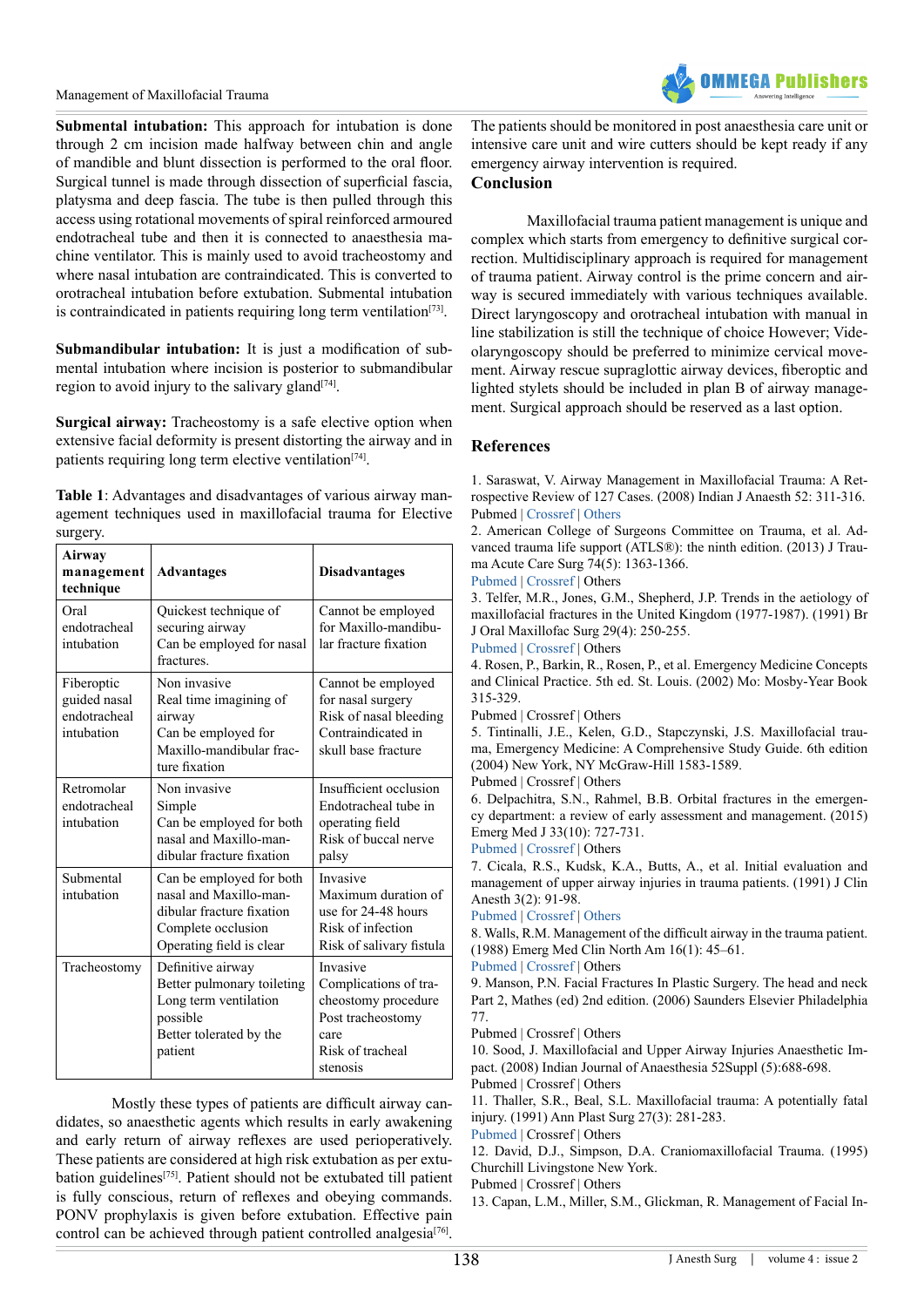Management of Maxillofacial Trauma



juries in Trauma Anaesthesia And Intensive Care. (1991) JB Lippincott Company 12: 385-305.

Pubmed | Crossref | Others

14. Shearer, V.E., Gardner, J., Murphy, M.T. Perioperative anesthetic management of maxillofacial trauma including ophthalmic injuries. (1999) Anesthesiology Clinics 17: 141-152.

Pubmed | [Crossref](http://dx.doi.org/10.1016/S0889-8537(05)70084-5) | [Others](http://www.anesthesiology.theclinics.com/article/S0889-8537(05)70084-5/fulltext)

15. Manson, P.N., Hoopes, J.E., Su, C.T. Structural pillars of the facial skeleton: an approach to the management of Le Fort fractures. (1980) Plast Reconstr Surg 66(1): 54-62.

#### [Pubmed](https://www.ncbi.nlm.nih.gov/pubmed/7394047) | Crossref | [Others](http://journals.lww.com/plasreconsurg/Citation/1980/07000/Structural_Pillars_of_the_Facial_Skeleton__An.11.aspx)

<span id="page-5-0"></span>16. Motamedi, M.H. An assessment of maxillofacial fractures: a 5 year study of 237 patients. (2003) J Oral Maxillofac Surg 61(1): 61-64.

[Pubmed](https://www.ncbi.nlm.nih.gov/pubmed/12524610) | [Crossref |](https://doi.org/10.1053/joms.2003.50049) Others

<span id="page-5-14"></span>17. Raval, C.B., Rashiduddin, M. Airway management in patients with maxillofacial trauma a retrospective study of 177 cases. (2011) Saudi J Anaesth 5(1): 9-14.

[Pubmed](https://www.ncbi.nlm.nih.gov/pmc/articles/PMC3101764/) | [Crossref](https://doi.org10.4103/1658-354X.76476) | [Others](https://www.researchgate.net/publication/51203071_Airway_management_in_patients_with_maxillofacial_trauma_-_A_retrospective_study_of_177_cases)

<span id="page-5-2"></span>18. Curran, J.E. Anesthesia for facial trauma. (2005) Anesth Intensive Care Med 6(8): 258-262.

[Pubmed](http://www.sciencedirect.com/science/article/pii/S1472029906700996) | [Crossref](https://doi.org/10.1383/anes.2005.6.8.258) | Others

19. Chidzonga, M.M. Mandibular fractures, analysis of 541 cases. (1990) Cent Afr J Med 36(4): 97-103.

Pubmed | Crossref | [Others](https://journals.co.za/content/CAJM/36/4/AJA00089176_411)

<span id="page-5-1"></span>20. Adamo, A.K. Initial evaluation and management of maxillofacial injuries

Pubmed | Crossref | Others

21. Skerman, J.H. Anaesthetic management of craniofacial trauma and trauma to the airway. (2002) The Middle East Journal of Emergency Medicine 2: 2.

Pubmed | Crossref | Others

22. Krohner, R.G. Anesthetic considerations and techniques for oral and maxillofacial surgery. (2003) Int Anesthesiol Clin 41(3): 67- 89. [Pubmed](https://www.ncbi.nlm.nih.gov/pubmed/12872026) | Crossref | Others

23. Hutchison, I., Lawlor, M., Skinner, D. ABC of major trauma. Major maxillofacial injuries. (1990) BMJ 301(6752): 595–599.

[Pubmed](https://www.ncbi.nlm.nih.gov/pubmed/2242459) | [Crossref](https://doi.org/10.1136/bmj.301.6752.595) | [Others](https://www.researchgate.net/publication/20912531_ABC_of_major_trauma_Major_maxillofacial_injuries)

<span id="page-5-3"></span>24. Garcia, A. Critical care issues in the early management of severe trauma. (2006) Surg Clin North Am 86(6): 1359–1387.

[Pubmed](https://www.ncbi.nlm.nih.gov/pmc/articles/PMC3413270/) | [Crossref](https://doi.org/10.1016/j.suc.2006.07.004) | [Others](https://www.researchgate.net/publication/6682361_Critical_Care_Issues_in_the_Early_Management_of_Severe_Trauma)

<span id="page-5-4"></span>25. Gruen, R.L., Jurkovich, G.J., McIntyre, L.K., et al. Patterns of errors contributing to trauma mortality: lessons learned from 2594 deaths. (2006) Ann Surg 244(3): 371–378.

[Pubmed](https://www.ncbi.nlm.nih.gov/pmc/articles/PMC1856538/) | [Crossref](https://doi.org/10.1097/01.sla.0000234655.83517.56) | Others

<span id="page-5-5"></span>26. Peralta, R., Hurford, W.E. Airway trauma. (2000) International Anesthesiology Clinics 38(3): 111–127.

Pubmed | Crossref | Others

<span id="page-5-6"></span>27. Robertson, C.G., Doucet, J.C. Helping anesthesiologists understand facial fractures. (2013) Oral Maxillofac Surg Clin North Am 25(4): 561–572.

#### [Pubmed](https://www.ncbi.nlm.nih.gov/pubmed/24021626) | [Crossref](https://doi.org/10.1016/j.coms.2013.07.005) | Others

28. Mayglothling, J., Duane, T.M., Gibbs, M., et al. Emergency tracheal intubation immediately following traumatic injury. Eastern association for the surgery of trauma practice management guideline. (2012) Journal of Trauma and Acute Care Surgery 73(5): S333–S340.

Pubmed | Crossref | [Others](https://www.east.org/education/practice-management-guidelines/emergency-tracheal-intubation-immediately-following-traumatic-injury)

<span id="page-5-7"></span>29. Gaither, J.B., Spaite, D.W., Stolz, U., et al. Prevalence of difficult airway predictors in cases of failed prehospital endotracheal intubation. (2014) Journal of Emergency Medicine 47(3): 294–300.

[Pubmed](https://www.ncbi.nlm.nih.gov/pubmed/24906900) | Crossref | Others

<span id="page-5-8"></span>30. Perry, M., Morris, C. Advanced trauma life support (ATLS) and facial trauma: can one size fit all? Part 2: ATLS, maxillofacial injuries and airway management dilemmas. (2008) Int J Oral Maxillofac Surg 37(4): 309-320.

[Pubmed](https://www.ncbi.nlm.nih.gov/pubmed/18207702) | [Crossref](https://doi.org/10.1016/j.ijom.2007.11.002) | Others

31. Krausz, A.A., El-Naaj, I.A., Barak, M. Maxillofacial trauma patient: coping with the difficult airway. (2009) World J Emerg Surg 4: 21. [Pubmed](https://www.ncbi.nlm.nih.gov/pmc/articles/PMC2693512/) | Crossref | [Others](https://www.researchgate.net/publication/26244864_Maxillofacial_trauma_patient_Coping_with_the_difficult_airway)

<span id="page-5-9"></span>32. Ellis, D.Y., Harris, T., Zideman, D. Cricoid pressure in emergency department rapid sequence tracheal intubations: A risk-benefit analysis. (2007) Ann Emerg Med 50: 653–65.

[Pubmed](https://www.ncbi.nlm.nih.gov/pubmed/17681642) | [Crossref](https://doi.org/10.1016/j.annemergmed.2007.05.006) | Others

33. Levitan, R.M., Kinkle, W.C., Levin, W.J., et al. Laryngeal view during laryngoscopy: A randomized trial comparing cricoid pressure, backward-upward-rightward pressure, and bimanual laryngoscopy. (2006) Ann Emerg Med 47(6): 548–555.

#### [Pubmed](https://www.ncbi.nlm.nih.gov/pubmed/16713784) | [Crossref](https://doi.org/10.1016/j.annemergmed.2006.01.013) | [Others](https://www.researchgate.net/publication/7067520_Laryngeal_View_During_Laryngoscopy_A_Randomized_Trial_Comparing_Cricoid_Pressure_Backward-Upward-Rightward_Pressure_and_Bimanual_Laryngoscopy)

34. Noguchi, T., Koga, K., Shiga, Y., et al. The gum elastic bougie eases tracheal intubation while applying cricoid pressure compared to a stylet. (2003) Can J Anaesth 50(7): 712–717.

[Pubmed](https://www.ncbi.nlm.nih.gov/pubmed/12944447) | [Crossref](https://doi.org/10.1007/BF03018715) | [Others](https://link.springer.com/article/10.1007/BF03018715)

<span id="page-5-10"></span>35. Haslam, N., Parker, L., Duggan, J.E. Effect of cricoid pressure on the view at laryngoscopy. (2005) Anaesthesia 60(1): 41–47.

## [Pubmed](https://www.ncbi.nlm.nih.gov/pubmed/15601271) | [Crossref](https://doi.org/10.1111/j.1365-2044.2004.04010.x) | [Others](http://onlinelibrary.wiley.com/doi/10.1111/j.1365-2044.2004.04010.x/abstract)

36. Sellick, B.A. Cricoid pressure to control regurgitation of stomach contents during induction of anaesthesia. (1961) Lancet 278(7199): 404–406.

[Pubmed](https://www.ncbi.nlm.nih.gov/pubmed/13749923) | [Crossref](https://doi.org/10.1016/S0140-6736(61)92485-0) | Others

37. Bhatia, N., Bhagat, H., Sen, I. Cricoid pressure: where do we stand? (2014) Journal of Anaesthesiology Clinical Pharmacology 30(1): 3–6. [Pubmed](https://www.ncbi.nlm.nih.gov/pmc/articles/PMC3927288/) | [Crossref](https://doi.org/10.4103/0970-9185.125683) | Others

<span id="page-5-11"></span>38. Jamal, B.T., Diecidue, R., Qutub, A., et al. The pattern of combined maxillofacial and cervical spine fractures. (2009) Journal of Oral and Maxillofacial Surgery 67(3): 559–562.

[Pubmed](https://www.ncbi.nlm.nih.gov/pubmed/19231780) | [Crossref](https://doi.org/10.1016/j.joms.2008.07.010) | [Others](https://www.researchgate.net/publication/246439702_The_Pattern_of_Combined_Maxillofacial_and_Cervical_Spine_Injuries)

39. Rahman, S.A., Chandrasala, S. When to suspect head injury or cervical spine injury in maxillofacial trauma? (2014) Dental Research Journal 11(3): 336–344.

[Pubmed](https://www.ncbi.nlm.nih.gov/pubmed/25097643) | Crossref | Other

40. Beirne, J.C., Butler, P.E., Brady, F.A. Cervical spine injuries in patients with facial fractures: a 1-year prospective study. (1995) Int J Oral Maxillofac Surg 24(1 Pt 1): 26-29.

[Pubmed](https://www.ncbi.nlm.nih.gov/pubmed/7782637) | [Crossref](https://doi.org/10.1016/S0901-5027(05)80852-5) | Others

<span id="page-5-12"></span>41. Haug, R.H., Wible, R.T., Likavec, M.J., et al. Cervical spine fractures and maxillofacial trauma. (1991) J Oral Maxillofac Surg 49(7): 725-729.

[Pubmed](https://www.ncbi.nlm.nih.gov/pubmed/17993866) | [Crossref](https://doi.org/10.1097/scs.0b013e31814e0581) | Others

42. Hackl, W., Hausberger, K., Sailer, R., et al. Prevalence of cervical spine injuries in patients with facial trauma. Oral Surg Oral Med Oral Pathol Oral Radiol Endod 92(4): 370-376.

[Pubmed](https://www.ncbi.nlm.nih.gov/pubmed/11598569) | [Crossref](https://doi.org/10.1067/moe.2001.116894) | Others

43. Crosby, E.T. Airway management in adults after cervical spine trauma. (2006) Anesthesiology 104(6): 1293–1318.

#### [Pubmed](https://www.ncbi.nlm.nih.gov/pubmed/16732102) | Crossref | [Others](https://www.researchgate.net/publication/7050951_Airway_Management_in_Adults_after_Cervical_Spine_Trauma)

<span id="page-5-13"></span>44. Manoach, S., Paladino, L. Manual in-line stabilization for acute airway management of suspected cervical spine injury: historical review and current questions. (2007) Annals of EmergencyMedicine 509(3): 236–245.

[Pubmed](https://www.ncbi.nlm.nih.gov/pubmed/17337093) [| Crossref](http://dx.doi.org/10.1016/j.annemergmed.2007.01.009) | Others

45. Santoni, B.G., Hindman, B.J., Puttlitz, C.M., et al. Manual in-line stabilization increases pressures applied by the laryn-goscope blade during direct laryngoscopy and orotracheal intubation. (2009) Anesthesiology 110(1): 24–31.

[Pubmed](https://www.ncbi.nlm.nih.gov/pubmed/19104166) | [Crossref](https://doi.org/10.1097/ALN.0b013e318190b556) | Others

46. Kill, C., Risse, J., Wallot, P., et al. Videolaryngoscopy with glidescope reduces cervical spine movement in patients with unsecured cervical spine. (2013) Journal of Emergency Medicine 44(4): 750–756. [Pubmed](https://www.ncbi.nlm.nih.gov/pubmed/23351572) | [Crossref](https://doi.org/10.1016/j.jemermed.2012.07.080) | [Others](https://www.researchgate.net/publication/235328008_Videolaryngoscopy_with_Glidescope_Reduces_Cervical_Spine_Movement_in_Patients_with_Unsecured_Cervical_Spine)

<span id="page-5-15"></span>47. Robitaille, A., Williams, S.R., Tremblay, M.H., et al. Cervical spine motion during tracheal intubation with manual in-line stabilization: di